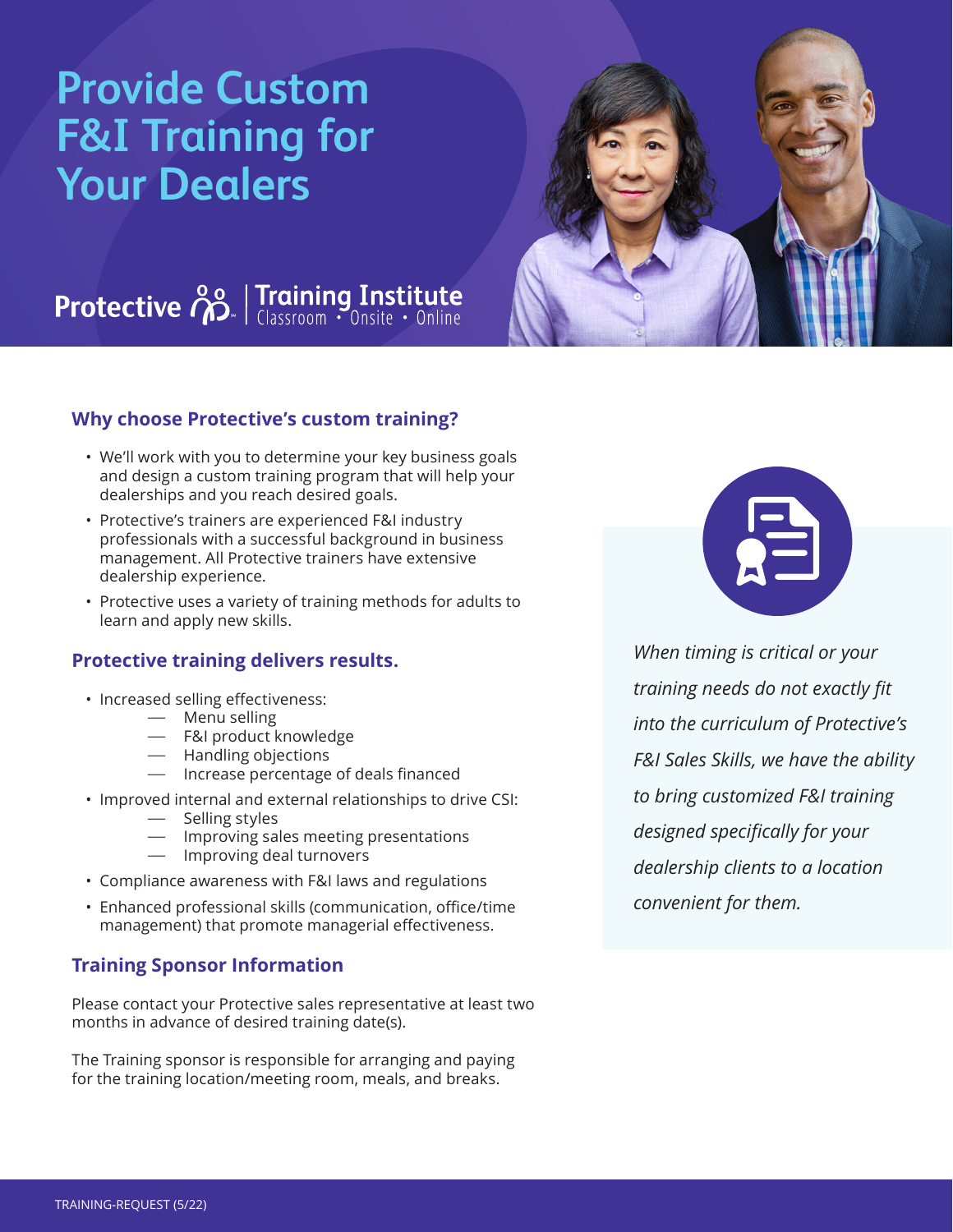# **Protective 23.** Training Institute

#### **Basic information**

| Your Protective rep:       | Today's date:             |  |
|----------------------------|---------------------------|--|
| Training sponsor's name:   |                           |  |
| Training sponsor's e-mail: | Training sponsor's phone: |  |
| Preferred seminar date(s): |                           |  |

#### **Requested training location**

| Location:                  | Closest airport: |  |
|----------------------------|------------------|--|
| Address:                   |                  |  |
| City/state/zip:            |                  |  |
| Preferred seminar date(s): |                  |  |
| Contact name:              | Contact phone:   |  |

#### **Training course information**

Please provide as much information as possible. For example, will you have 1 all-day session or 2 different sessions the same day (a.m./p.m. groups)? If hosting training over 3 days, will you have 1 group for 1.5 days and *second group for the other 1.5 days?* 

| # of training days:        | # of sessions per day:                                            |
|----------------------------|-------------------------------------------------------------------|
| O 1 day O 2 days O 3 days  | O 1 full session O 2 half sessions                                |
| # of different groups:     | If more than 1 session, will curriculum be the same or different? |
| O 1 group $\circ$ 2 groups | O Same O Different                                                |

| <b>Training attendee level of experience:</b> |            |       | Total # of attendees for all sessions |  |
|-----------------------------------------------|------------|-------|---------------------------------------|--|
| O Beginners                                   | O Veterans | O Mix | combined (max 20 per session):        |  |

#### **Course registration**

| Flyer needed? O Yes (provide info below) O No | Registration website? O Yes (additional fee) O No |  |  |  |
|-----------------------------------------------|---------------------------------------------------|--|--|--|
| Registration contact name:                    |                                                   |  |  |  |
| E-mail address:                               | Phone:                                            |  |  |  |
| Additional flyer info:                        |                                                   |  |  |  |
|                                               |                                                   |  |  |  |
|                                               |                                                   |  |  |  |
|                                               |                                                   |  |  |  |
|                                               |                                                   |  |  |  |
|                                               |                                                   |  |  |  |

#### **Payment (How will the training be paid?)**

| Invoice to company: | Attention: |
|---------------------|------------|
| Address:            |            |
| City/state/zip:     |            |